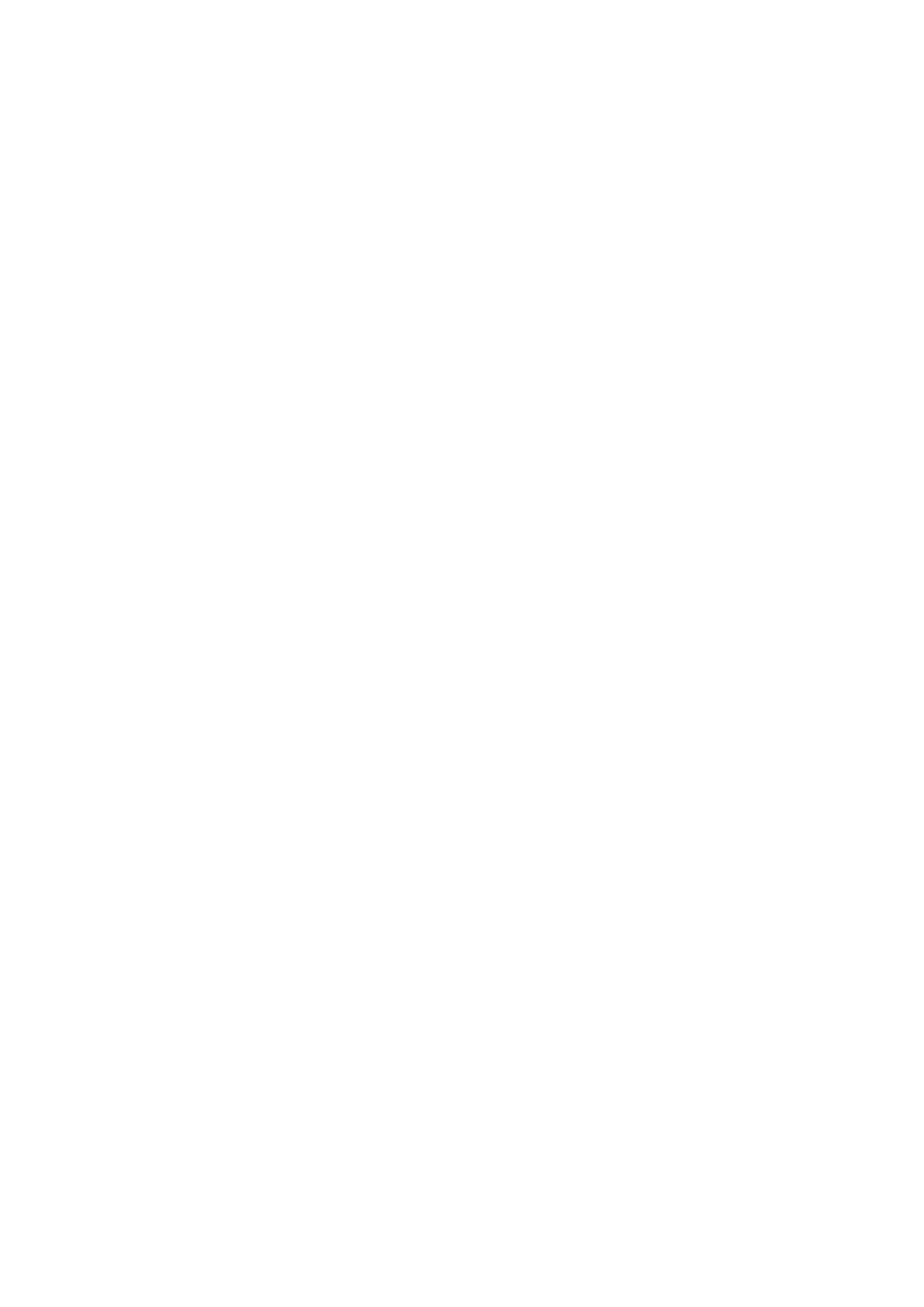### **In the case of Rudolfer v. Slovakia,**

The European Court of Human Rights (Third Section), sitting as a Chamber composed of:

Luis López Guerra, *President,* Helena Jäderblom, Johannes Silvis, Branko Lubarda, Pere Pastor Vilanova, Alena Poláčková, Georgios A. Serghides, *judges,*

and Stephen Phillips, *Section Registrar,*

Having deliberated in private on 14 June 2016,

Delivers the following judgment, which was adopted on that date:

## PROCEDURE

1. The case originated in an application (no. 38082/07) against the Slovak Republic lodged with the Court under Article 34 of the Convention for the Protection of Human Rights and Fundamental Freedoms ("the Convention") by a Slovak national, Mr Tomáš Rudolfer ("the applicant"), on 20 August 2007.

2. The applicant was represented by Mr R. Procházka, a lawyer practising in Bratislava. The Government of the Slovak Republic ("the Government") were represented by their Agent, Ms M. Pirošíková.

3. The applicant alleged that the rent-control scheme had imposed restrictions on his right to peaceful enjoyment of his possessions, in breach of Article 1 of Protocol No. 1 to the Convention.

4. By a decision of 4 January 2012 the Court declared the application partly admissible.

5. The applicant and the Government each submitted further written observations (Rule 59 § 1) on the merits and just satisfaction, and replied in writing to each other's observations.

# THE FACTS

### I. THE CIRCUMSTANCES OF THE CASE

6. The applicant was born in 1946 and lives in Bratislava.

<span id="page-2-0"></span>7. The applicant's parents built a house in Bratislava-Ružinov in 1937. In the second half of the 1950s they were compelled to donate the house to the State. On 31 July 1992 it was restored to the applicant's mother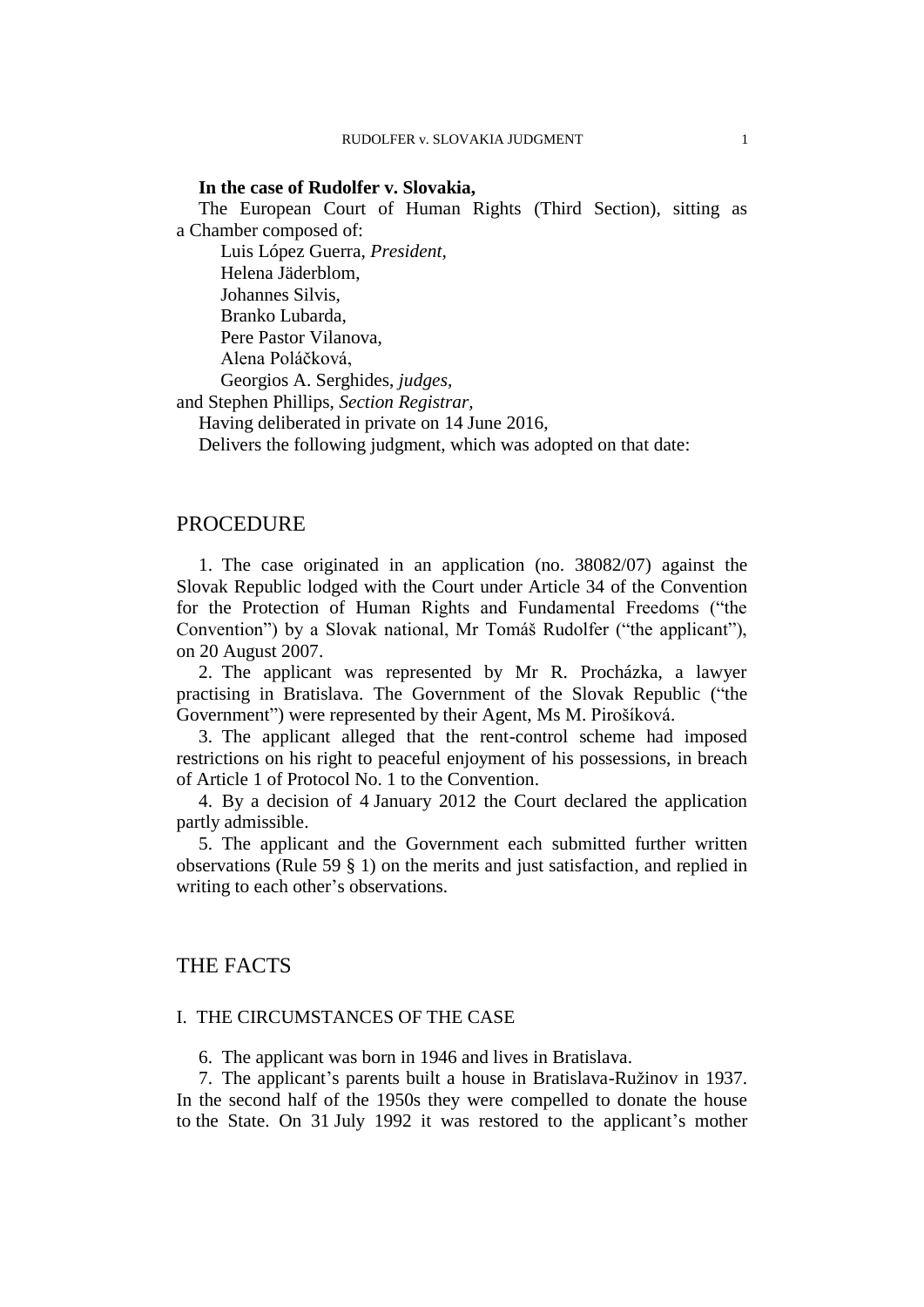(a three-quarters share) and the applicant (a one-quarter share) under the special legislation on restitution. Since 30 September 1996 the applicant has been its sole owner.

<span id="page-3-5"></span>8. At the time of its restitution to the applicant and his mother, the house comprised nine flats subject to rent control. One flat has a surface area of 30 sq. m and the remaining eight measure 70 sq. m each. Under the relevant legislation (i) the applicant had to accept that his flats were occupied by the tenants, (ii) he could charge them no more than the maximum amount of rent fixed by the State, (iii) he could not unilaterally terminate the leases, and (iv) he could not sell the flats to anyone other than the tenants ("the rent-control scheme").

<span id="page-3-0"></span>9. In 1996 and 2000 two of the bigger flats became vacant, as a result of which the rent-control scheme ceased to apply to them. The rent control ceased to apply in respect of another two 70 sq. m flats in January 2008 and November 2012 respectively. Currently, five flats are under the rent control regime.

<span id="page-3-3"></span>10. Under the applicable legislation, between 1992 and 1999 the maximum permissible monthly rent chargeable for the flats was equivalent of some 3 to 8 euros (EUR). After several increases in the regulated rent, in 2007 the applicant could charge some EUR 35 for the smaller flat and EUR 65 for each of the larger ones.

11. The parties provided differing figures as to the market rent:

<span id="page-3-1"></span>The applicant relied on data from the National Association of Real Estate Agencies ("NAREA") and claimed that in 2007 the monthly market rent for similar flats with a surface area of 70 sq. m reached EUR 553 and for flats measuring 30 sq. m some EUR 375.

The Government submitted an expert valuation according to which the monthly market rent for the applicant's flats in 2010 amounted to EUR 330 and EUR 160.50 respectively.

#### II. RELEVANT DOMESTIC LAW AND PRACTICE

12. The relevant domestic law and practice governing the rent-control scheme in Slovakia and its historical background are set out in the case of *Bittó and Others v. Slovakia* ((merits), no. 30255/09, §§ 7-16, 32-72, 28 January 2014).

<span id="page-3-2"></span>13. On 15 September 2011, the Termination and Settlement of Tenancy (Certain Apartments) Act ("Law no. 260/2011") came into force. It was enacted with a view to eliminating rent restrictions concerning individual owners.

<span id="page-3-4"></span>14. Its provisions are applicable, in particular, to individual apartments whose rent has so far been regulated. In those cases, landlords were entitled to give notice of termination of a tenancy contract by 31 March 2012. Such termination of tenancy takes effect after a twelve-month notice period.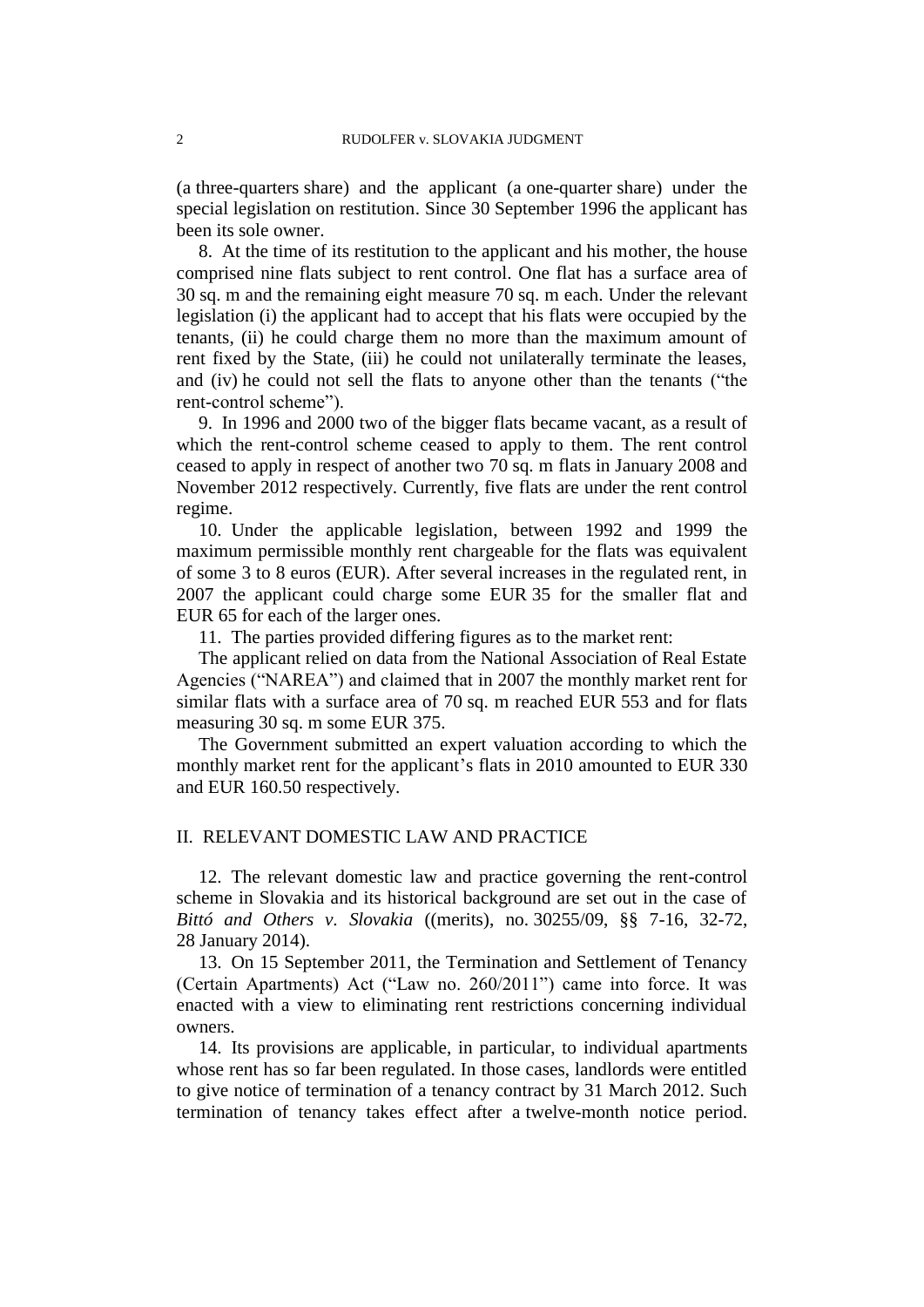However, if a tenant is exposed to material hardship, he or she will be able to continue to use the apartment with regulated rent, even after the expiry of the notice period, until a new tenancy contract with a municipality has been set up. Law no. 260/2011 further entitles landlords to increase the rent by 20% once a year until 2015.

15. Municipalities are obliged to provide a person exposed to material hardship with a municipal apartment with regulated rent. If a municipality does not comply with that obligation by 31 December 2016 in a given case, the landlord can claim the difference between the free market rent and the regulated rent.

<span id="page-4-0"></span>16. Law no. 150/2013 amends the earlier legislation on the Housing Development State Fund. It took effect on 1 January 2014. Among other things, with reference to Law no. 260/2011 it entitles owners of houses or flats which have been restored to their original owners to apply for preferential loans for the purpose of modernisation of such buildings.

# III. IMPLEMENTATION OF THE COURT'S JUDGMENT IN THE CASE OF BITTÓ AND OTHERS

17. In *Bittó and Others* ((merits), cited above), the Court found that the application of the rent-control scheme in respect of the applicants' property constituted a violation of Article 1 of Protocol No. 1 to the Convention. In the relevant part of its judgment under Article 46 of the Convention it held that:

"133. [Its] conclusion ... as regards the effects of the rent-control scheme on the applicants' right to peaceful enjoyment of their possessions suggests that the violation found originated in a problem arising out of the state of the Slovakian legislation and practice, which has affected a number of flat owners to whom the rent-control scheme has applied .... The Court further notes that 13 other applications concerning the same issue are pending before it which concern some 170 persons.

134. It is true that measures have been taken with a view to gradually improving the situation of landlords. Thus, as a result of the introduction of Law no. 216/2011, the controlled rent could be increased by 20% every year as from the end of 2011. Where a municipality has not provided tenants exposed to material hardship with a dwelling by the end of 2016, the landlords will have the right to claim the difference between the free-market rent and the controlled rent ... Thus those measures provide for a complete elimination of the effects on flat owners of rent-control only as from 2017, and they do not address the situation existing prior to their adoption.

135. The Court considers that further measures should be taken in order to achieve compliance with Article 1 of Protocol No. 1. To prevent future findings of infringement of that provision, the respondent State should introduce, as soon as possible, a specific and clearly regulated compensatory remedy in order to provide genuine effective relief for the breach found."

18. Implementation of the judgment in *Bittó and Others* is still pending.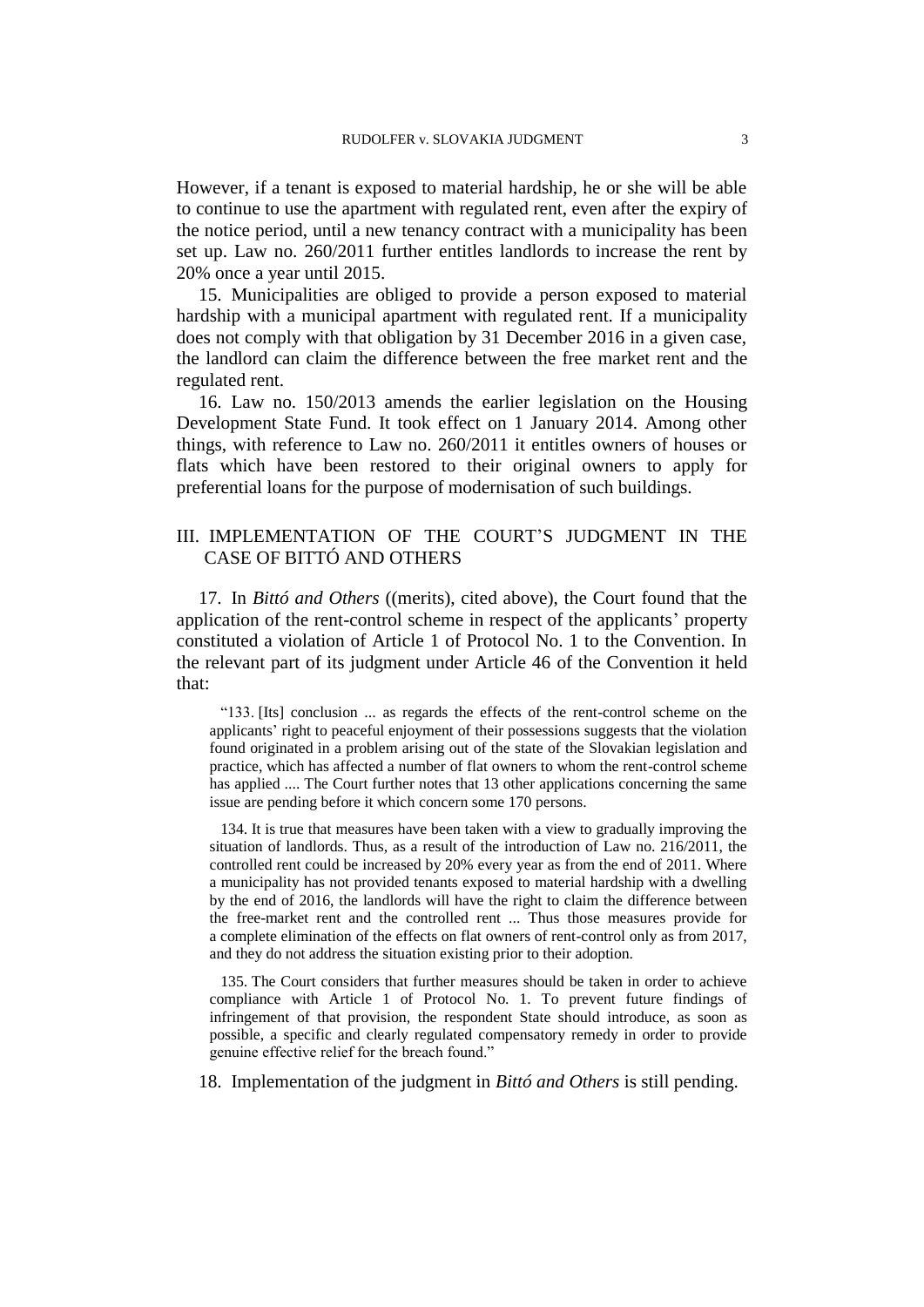# THE LAW

## I. COMPLIANCE WITH THE SIX-MONTH TIME-LIMIT

19. Under Article 35 § 1 of the Convention, the Court may only deal with the matter "within a period of six months from the date on which the final decision was taken". Where the alleged violation constitutes a continuing situation against which no domestic remedy is available, such as the application of a rent-control scheme in the present case, the six-month period starts to run from the end of the situation concerned (see *Bittó and Others,* cited above, § 75). Pursuant to Article 35 § 4 of the Convention, the Court shall reject any application which it considers inadmissible under that Article. It may do so at any stage of the proceedings.

20. Following the Court's decision to declare the application admissible the parties submitted further information, which specified the periods of application of the rent-control scheme in respect of the flats concerned. According to the information submitted by the applicant rent control had ceased to apply in respect of two flats, both with a surface area of 70 sq. m ("the first and second flats"), in 1996 and 2000 respectively (see paragraph [9](#page-3-0) above), that is more than six months before the introduction of the application on 20 August 2007.

21. Consequently, to the extent that the applicant alleges a violation of his rights as a result of the application of rent control to the first and second flats, he failed to respect the six-month time-limit laid down in Article 35 § 1 of the Convention (see *Bittó and Others,* cited above, §§ 75-78). It follows that this part of the application was introduced out of time and must be rejected in accordance with Article 35 §§ 1 and 4 of the Convention.

## II. SCOPE OF THE APPLICATION

22. The Court notes that the present application is concerned with rent control in relation to seven flats, six with a surface area of 70 sq. m and one measuring 30 sq. m, and the duration of the rent control from the date the applicant acquired the title, on 31 July 1992 (a one-quarter share) and 30 September 1996 (full ownership), until the rent-control scheme ceased to apply in respect of two 70 sq. m flats in January 2008 and November 2012 respectively. The rent control in respect of the remaining five flats still applies.

<span id="page-5-1"></span>23. The application is thus concerned with fifteen years' rent control in respect of the first 70 sq. m flat, twenty years in respect of the second 70 sq. m. flat, and twenty-four years in respect of the remaining five flats, four with a surface area of 70 sq. m and one measuring 30 sq. m.

<span id="page-5-0"></span>24. In addition, the Court observes that the applicant provided no information concerning his claims for rent for his property which he had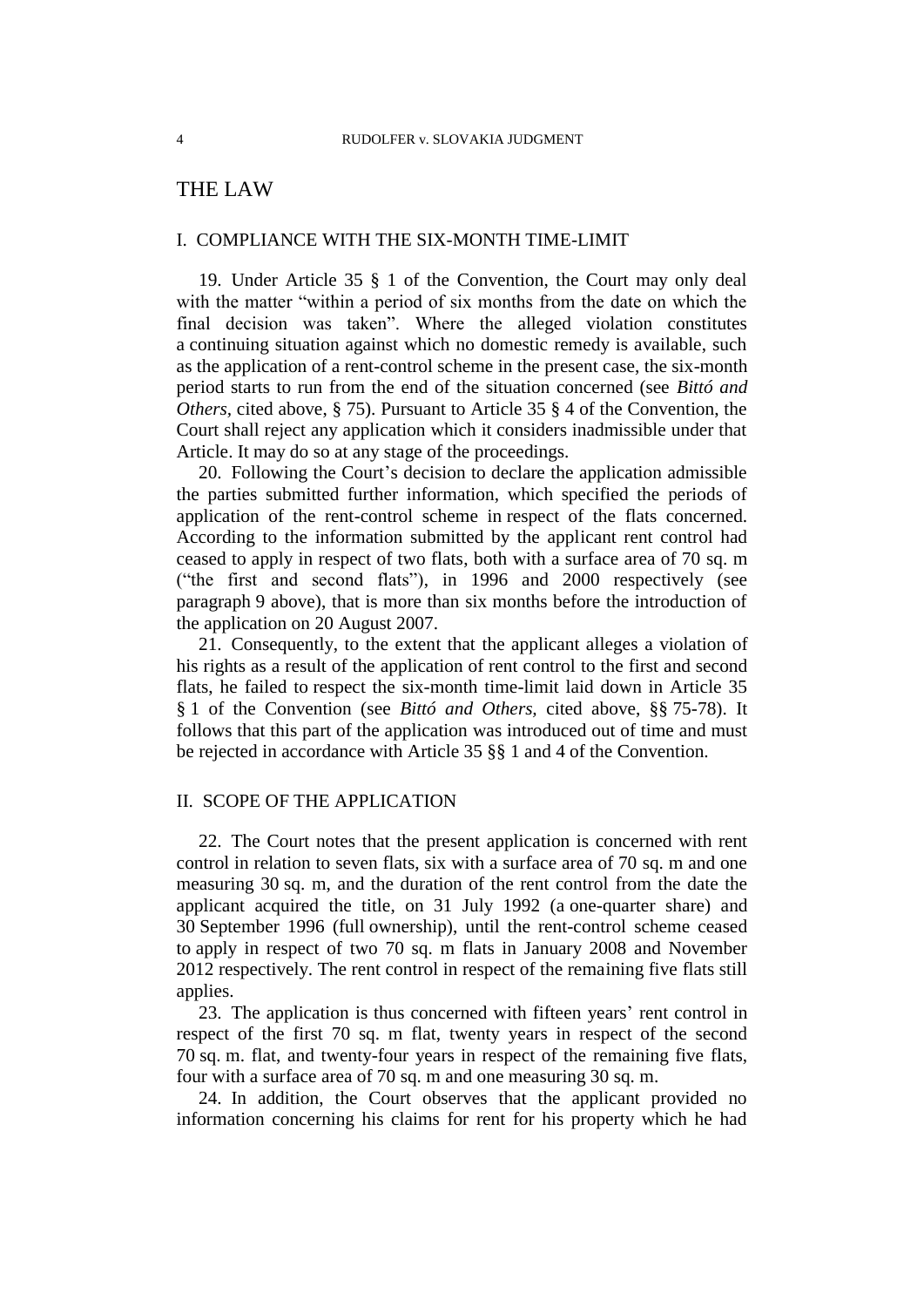been entitled to under the rent-control scheme. It thus finds that the scope of the application is further limited to the difference between the rent that he was entitled to under the rent-control scheme and the rent that he would have been likely to obtain for his property on the open market.

# III. ALLEGED VIOLATION OF ARTICLE 1 OF PROTOCOL No. 1

25. The applicant complained that his right to peaceful enjoyment of his possessions had been breached as a result of the implementation of the rent-control scheme which applied to his property. He relied on Article 1 of Protocol No. 1 to the Convention, which reads as follows:

"Every natural or legal person is entitled to the peaceful enjoyment of his possessions. No one shall be deprived of his possessions except in the public interest and subject to the conditions provided for by law and by the general principles of international law.

The preceding provisions shall not, however, in any way impair the right of a State to enforce such laws as it deems necessary to control the use of property in accordance with the general interest or to secure the payment of taxes or other contributions or penalties."

## **A. The arguments of the parties**

#### *1. The applicant*

26. The applicant argued that the rent-control scheme constituted an interference with his right to peaceful enjoyment of his property. He claimed that the statutory basis regulating the rent-control scheme lacked consistency, and that the scheme had constituted a disproportionate burden on his ownership rights. He argued that the regulated rent was substantially lower than the market prices for similar flats in the area, and submitted that the level of regulated rent was less than one-tenth of the market rent for comparable flats. As a result he had been forced to satisfy the housing needs of other people at his own expense, with no possibility of terminating the leases or receiving adequate compensation for them. In this connection he argued, *inter alia,* that the rent he had been entitled to charge for his flats under the rent-control scheme had not even covered the costs of their maintenance. He argued that owing to the repeated delays in deregulation of rents, he was in a permanent state of uncertainty and his health had deteriorated.

27. According to the applicant, Law no. 260/2011 had not provided any substantial relief of his situation, because a yearly 20% increase in regulated rent envisaged by the law was not sufficient to close the gap between the regulated and the market rent. Moreover, that law did not address the situation prior to its enactment.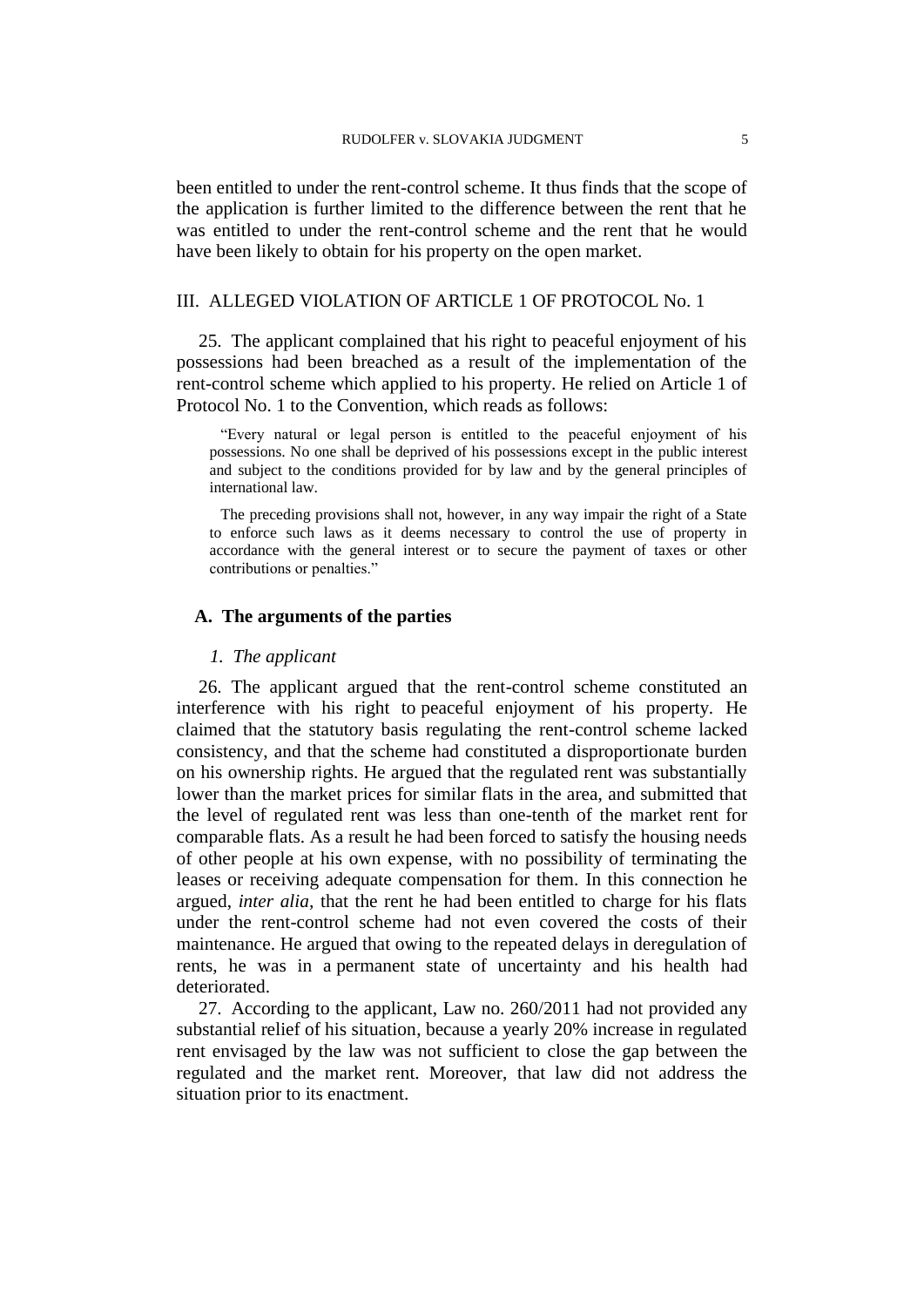### *2. The Government*

28. In their submissions in reply the Government admitted that the rent-control scheme had resulted in a limitation on the use of the applicant's property. However, the measure had been in accordance with the relevant domestic law, which met the requirements of accessibility and clarity and was sufficiently foreseeable in effect; it had also pursued a legitimate aim.

29. As to the requirement of proportionality, they challenged the figures provided by the applicant in respect of the market rent for his property, and provided different figures on the basis of their own expert evidence (see paragraph [11](#page-3-1) above).

<span id="page-7-0"></span>30. The Government argued that the situation in the present case was different from that in *Bittó and Others,* where the regulated rent corresponded to 20-26% of the market rent. They referred to the 15% increase in regulated rent in 2008 and gradual increases in regulated rent envisaged by Law no. 260/2011. They calculated that after all these increases the regulated rent had reached 50-74% of the market rent in 2015.

31. They considered that that difference distinguished the present case from *Bittó and Others*, that the burden created by the rent-control scheme in relation to the applicant in the present case had been justified by the legitimate aim it had pursued, namely social policy in the field of housing, and had not been disproportionate. In addition, they submitted that the relationship between the regulated rent and the market rent was not the only relevant criterion, and that the Court should assess the case on the basis of the relationship between the rent the applicant had been entitled to and the expenses he had actually incurred for the maintenance of his property. However, they pointed out that he had failed to substantiate his claims in that respect.

32. Finally, the Government pointed out that the situation of legal uncertainty had been resolved by the adoption of Law no. 260/2011, because by the end of 2016 the regulated rent should reach the market rent. The Government also referred to the possibility of applying for a preferential loan to modernise their property (see paragraphs [13](#page-3-2)[-16](#page-4-0) above).

#### **B. The Court's assessment**

33. The relevant case-law of the Court is summarised in *Bittó and Others* ((merits), cited above, §§ 94-100, with further references).

34. In that case, the Court found (i) that the rent-control scheme had amounted to an interference with the applicants' property, (ii) that that interference had constituted a means of State control of the use of their property to be examined under the second paragraph of Article 1 of Protocol No. 1, (iii) that it had been "lawful" within the meaning of that Article, (iv) that it had pursued a legitimate social policy aim, and (v) that it had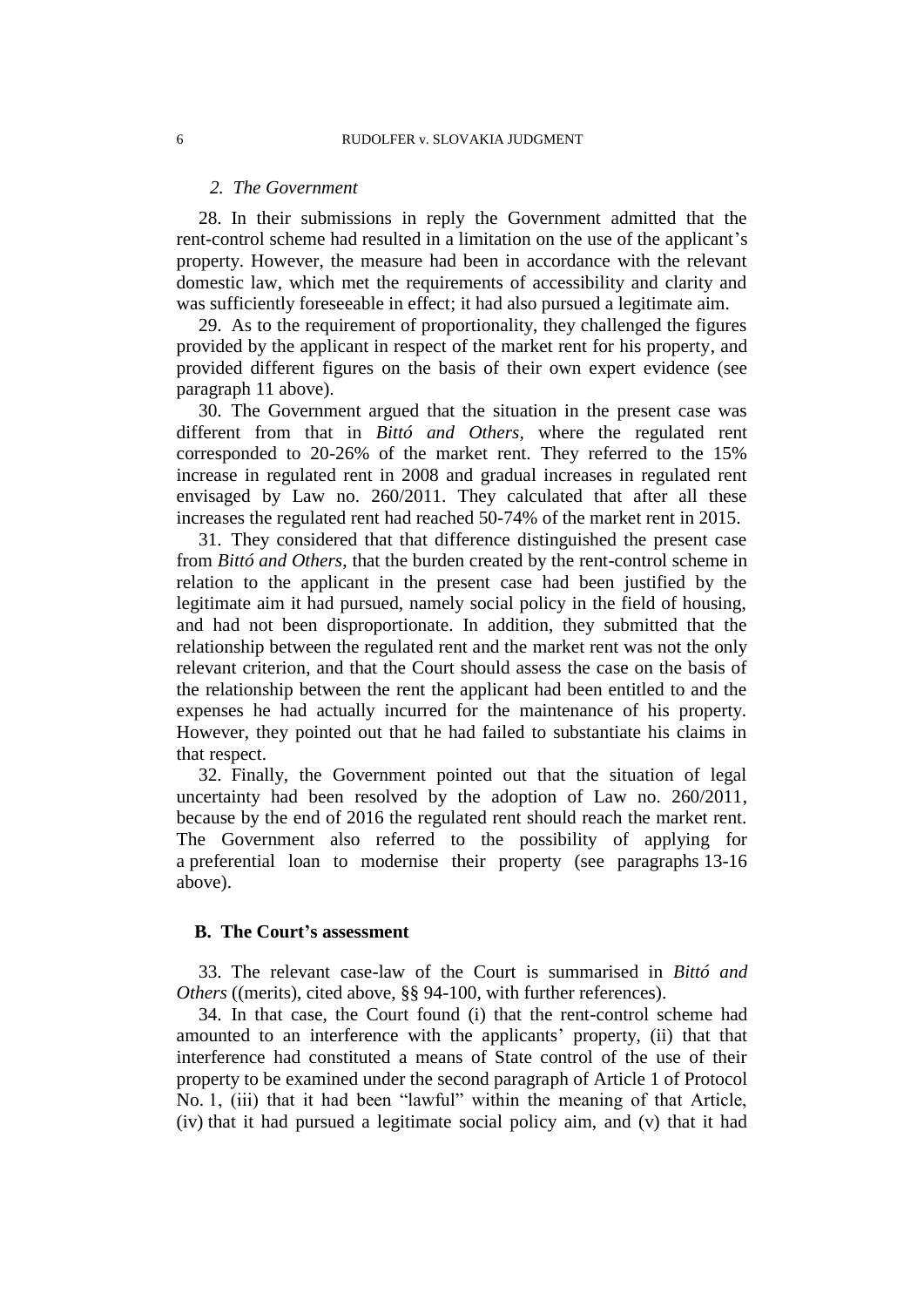been "in accordance with the general interest" as required by the second paragraph of that Article (ibid., §§ 101-04). The Court has no reason to reach different conclusions on these points in the present case.

35. In addition, in *Bittó and Others* the Court found that in the implementation of the rent-control scheme the authorities had failed to strike the requisite fair balance between the general interests of the community and the protection of the applicants' right of property, as a result of which there had been a violation of their rights under Article 1 of Protocol No. 1 (ibid., §§ 105-19).

36. Turning to the facts of the present case, the Court observes that it follows the pattern of *Bittó and Others* entirely, both structurally and contextually. Nevertheless, the Government sought to distinguish it from that case, arguing that the restrictions placed on the applicant's property rights in the present case had been smaller than those in *Bittó and Others.*

*37.* In particular, the Government argued that in *Bittó and Others* the regulated rent had corresponded to 20-26% of the market rent, whereas in the present case it reached 50-74% of the market rent in 2015. In addition, they objected that the applicant failed to substantiate his claims in respect of the expenses actually incurred for the maintenance of his property.

38. The Court notes at the outset that it has not been provided with information permitting it to assess the actual effects of the rent control on the applicant's ability to maintain his property. Therefore, and in view of the scope of the case as established above (see paragraph [24\)](#page-5-0), it will base its assessment on the difference between the maximum rent permissible under the rent-control scheme and the market rental value of the flats. It must accordingly establish first the regulated rent the applicant was entitled to under the rent control in the present case.

39. The Court notes that it has not been disputed between the parties that in 1999 the regulated rent for the applicant's flats ranged between the equivalent of EUR 3 and EUR 8, and in 2007 it was EUR 35 and EUR 65 respectively (see paragraph [10](#page-3-3) above).

40. As to the market rent, the Court notes the following disagreements in the parties' submissions. According to the applicant, in 2007 the monthly market rent for similar flats with a surface area of 70 sq. m reached EUR 553 and for flats measuring 30 sq. m some EUR 375, whereas according to the Government in 2010 it was EUR 330 and EUR 160.50 respectively.

41. This disagreement translates into the parties' submissions as regards the proportion of the market rent that the regulated rent represented.

The Government submitted that the regulated rent in respect of the applicant's flats reached 50-74% of the market rent in 2015 (see paragraph [30](#page-7-0) above).

On the basis of the information from NAREA relied on by the applicant (see paragraph [11](#page-3-1) above), the regulated rent amounted to 9-12% of the market rent in 2007.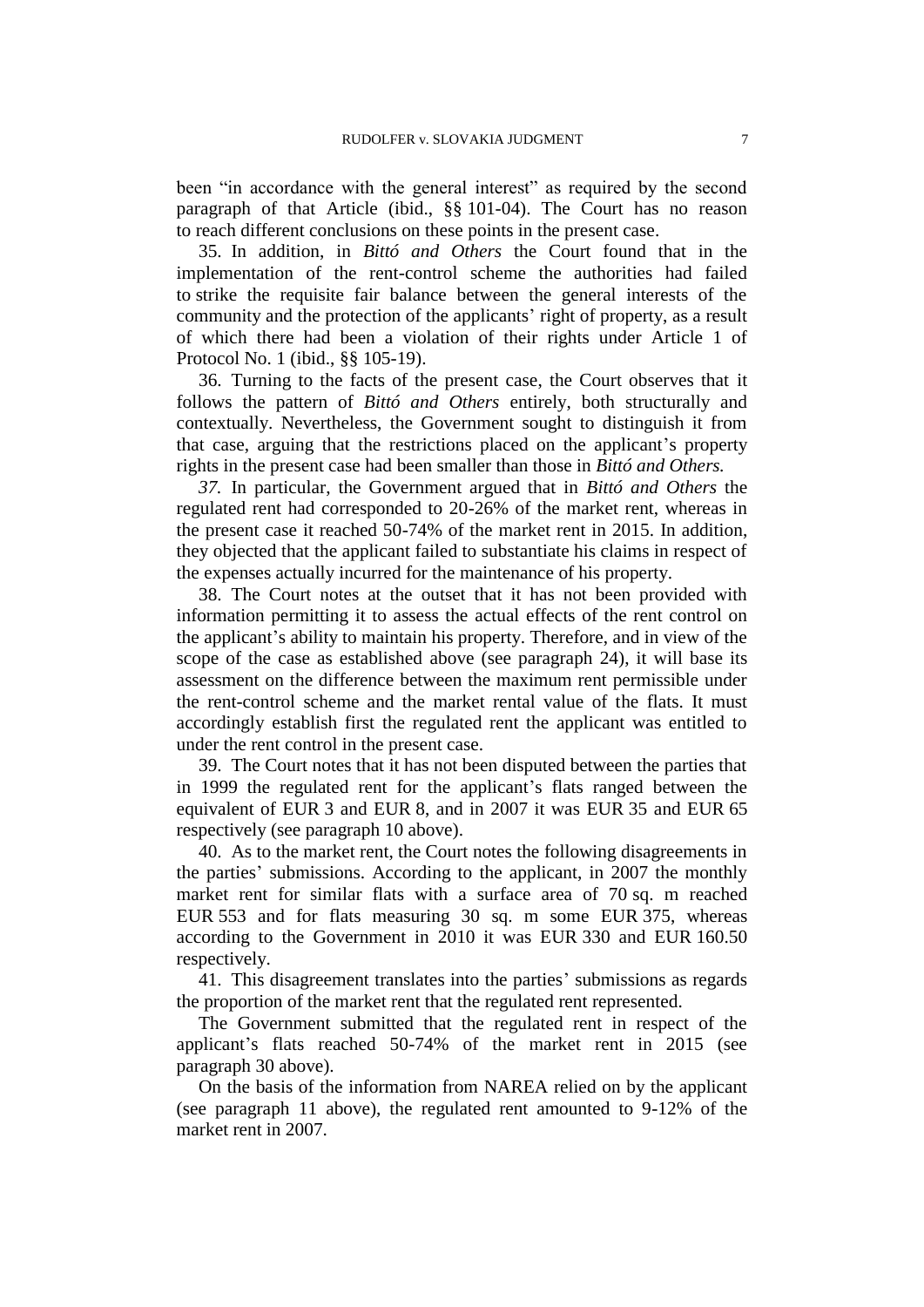42. The Court notes that under the applicable legislation the level of regulated rent gradually increased over the years (see *Bittó and Others* (merits), cited above, §§ 56-57 and paragraph [14](#page-3-4) above), which naturally had an impact on the difference between the regulated rent and the market rent. In this connection the Court observes that the Government made no submissions in respect of the difference between the regulated rent and the market rent in the period preceding the gradual increases in regulated rent (see paragraph [30](#page-7-0) above), that they submitted nothing to rebut the applicant's claim in that respect, and that there is no indication that the gradual increases in the regulated rent referred to above may serve as a basis for obtaining compensation for use of the property under the rent-control scheme with any retrospective effect.

43. In view of the above, and in so far as the Government's arguments have been substantiated, the Court finds nothing to justify a different conclusion on the merits of the applicant's complaint in the present case than that reached in *Bittó and Others*.

44. The Court thus cannot but conclude that the Slovakian authorities failed to strike the requisite fair balance between the general interests of the community and the protection of the applicant's right of property.

There has accordingly been a violation of Article 1 of Protocol No. 1.

## IV. APPLICATION OF ARTICLE 46 OF THE CONVENTION

45. The Court notes that nineteen other applications are currently pending before it concerning similar matters to those obtaining in the present case and that they involve 239 applicants. As in *Bittó and Others* ((merits), cited above, §§ 129-35), and for the same reasons, it considers that further measures should be taken in order to achieve compliance with Article 1 of Protocol No. 1. To prevent future findings of infringements of that provision, the respondent State should introduce, as soon as possible, a specific and clearly regulated compensatory remedy in order to provide genuine effective relief for the breach found.

# V. APPLICATION OF ARTICLE 41 OF THE CONVENTION

## 46. Article 41 of the Convention provides:

"If the Court finds that there has been a violation of the Convention or the Protocols thereto, and if the internal law of the High Contracting Party concerned allows only partial reparation to be made, the Court shall, if necessary, afford just satisfaction to the injured party."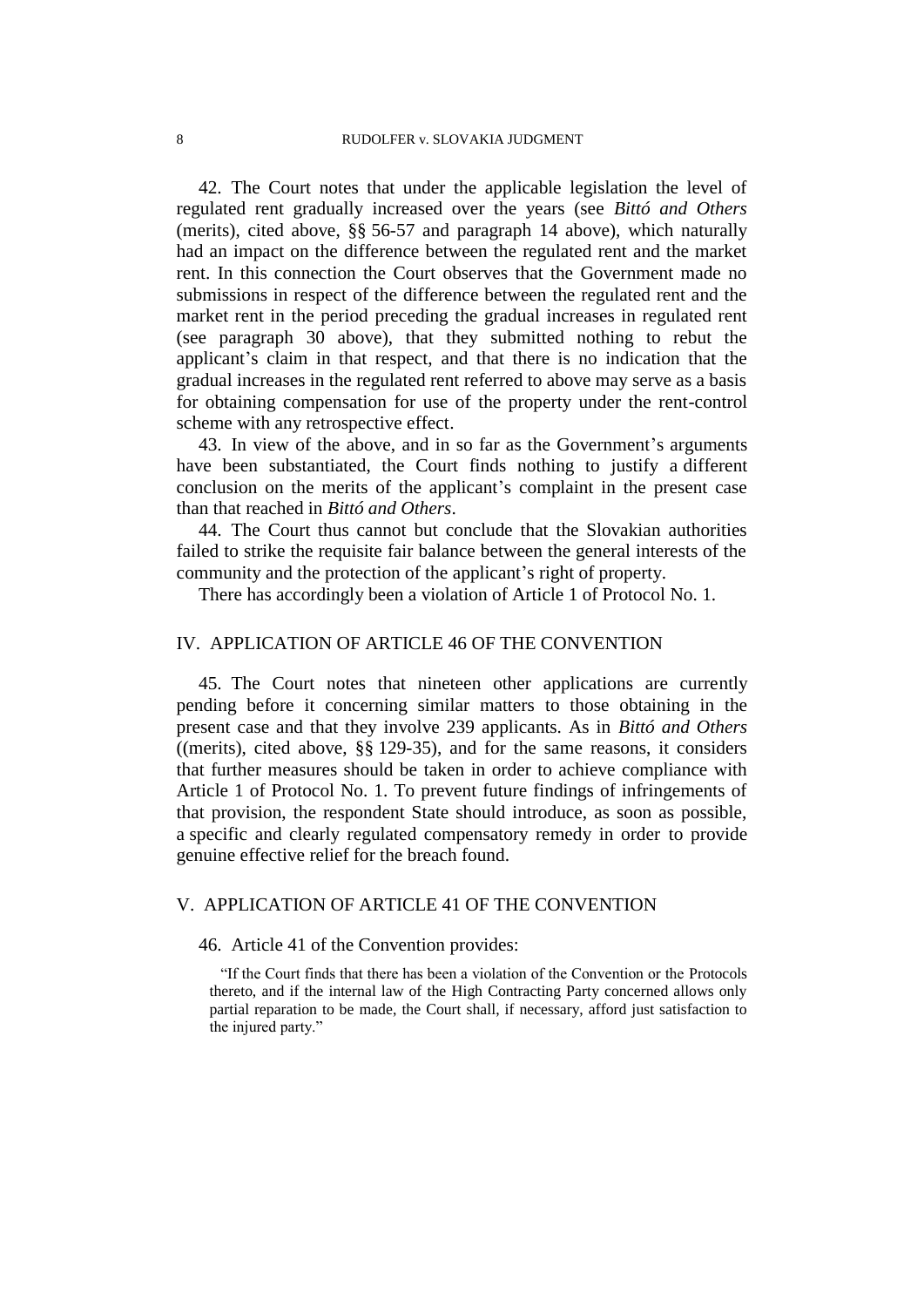# **A. Damage**

47. The applicant claimed EUR 428,585.40 in respect of pecuniary damage, calculated with reference to the difference between the regulated rent and market rent between 1992 and 2011. In addition, the applicant claimed EUR 40,000 in respect of non-pecuniary damage.

48. The Government challenged the claim in respect of pecuniary damage arguing that, in so far as it was based on the information from NAREA, it was speculative and in any event excessive, as was the amount in respect of non-pecuniary damage.

49. The Court has summarised the applicable case-law principles and has applied them in relation to claims for compensation in respect of pecuniary and non-pecuniary damage in a context similar to that in the present case in *Bittó and Others* ((just satisfaction), cited above, §§ 20-29).

50. In line with its findings in that case, the Court acknowledges that the applicant must have sustained damage, which is to be compensated for by an aggregate sum covering all heads of damage.

51. In determining the scope of the award, the Court takes into account all the circumstances, including (i) the purpose and the context of the rent control and the level of the awards in *Bittó and Others*, (ii) the size of the property in question (see paragraph [8](#page-3-5) above), (iii) the duration of the application of the rent-control scheme in relation to each individual part of the property (see paragraph [23](#page-5-1) above), (iv) its location, and (v) the ownership share of the applicant in the property in the relevant time (see paragraph [7](#page-2-0) above).

52. In sum, the Court finds it appropriate to award EUR 158,900, plus any tax that may be chargeable, to cover all heads of damage.

## **B. Costs and expenses**

53. The applicant claimed EUR 2,323.57 in respect of legal fees incurred before the Court.

54. The Government challenged the fees as excessive.

55. According to the Court's case-law, an applicant is entitled to the reimbursement of costs and expenses only in so far as it has been shown that these have been actually and necessarily incurred and are reasonable as to quantum (see *Iatridis v. Greece* (just satisfaction) [GC], no. 31107/96, § 54, ECHR 2000-XI).

In the present case, regard being had to the documents in its possession and the above criteria, the Court considers it reasonable to award the sum of EUR 2,000, plus any tax that may be chargeable to the applicant, in respect of his expenses for legal assistance before the Court.